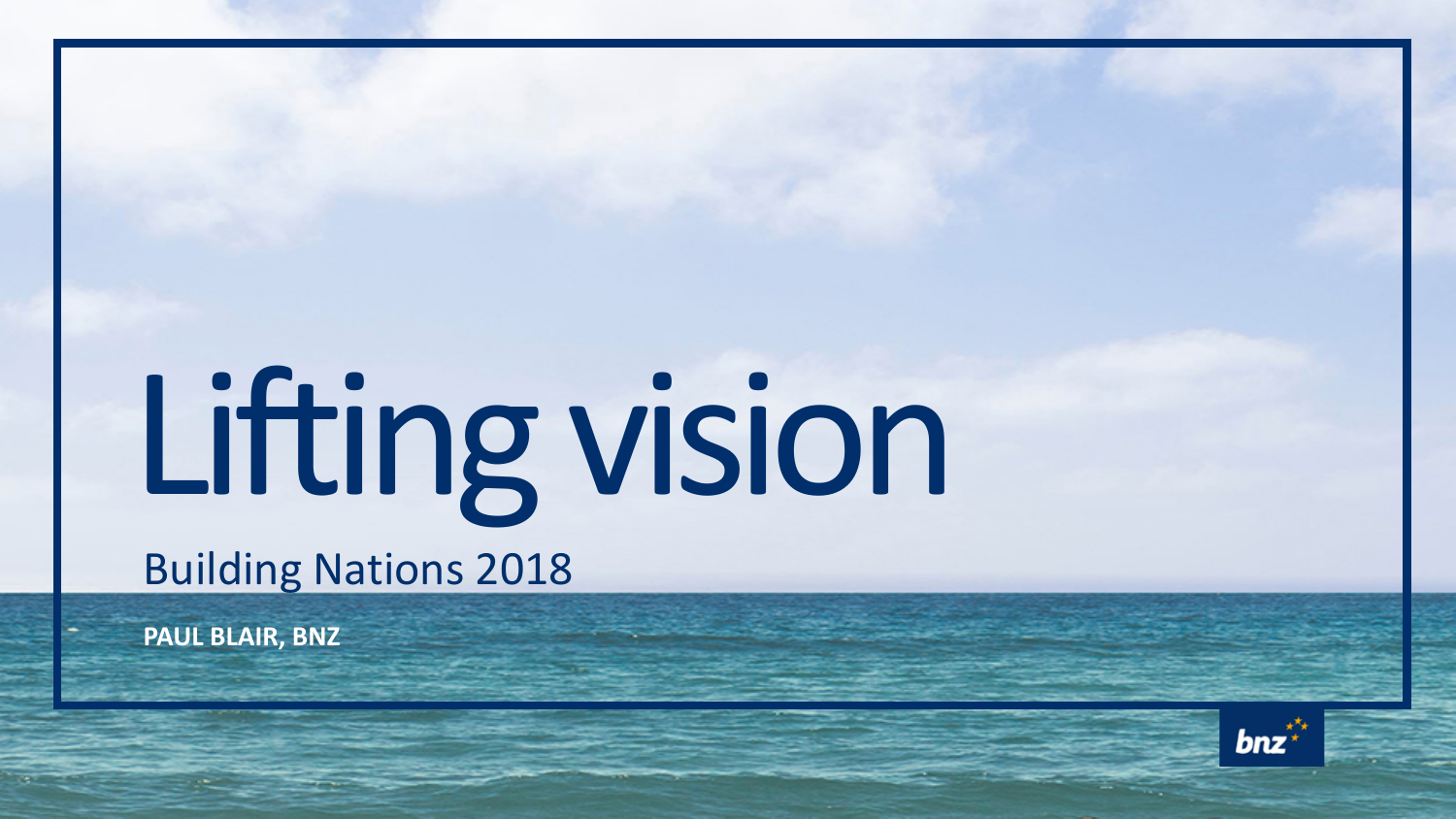## "Opening access to space to improve life on earth"



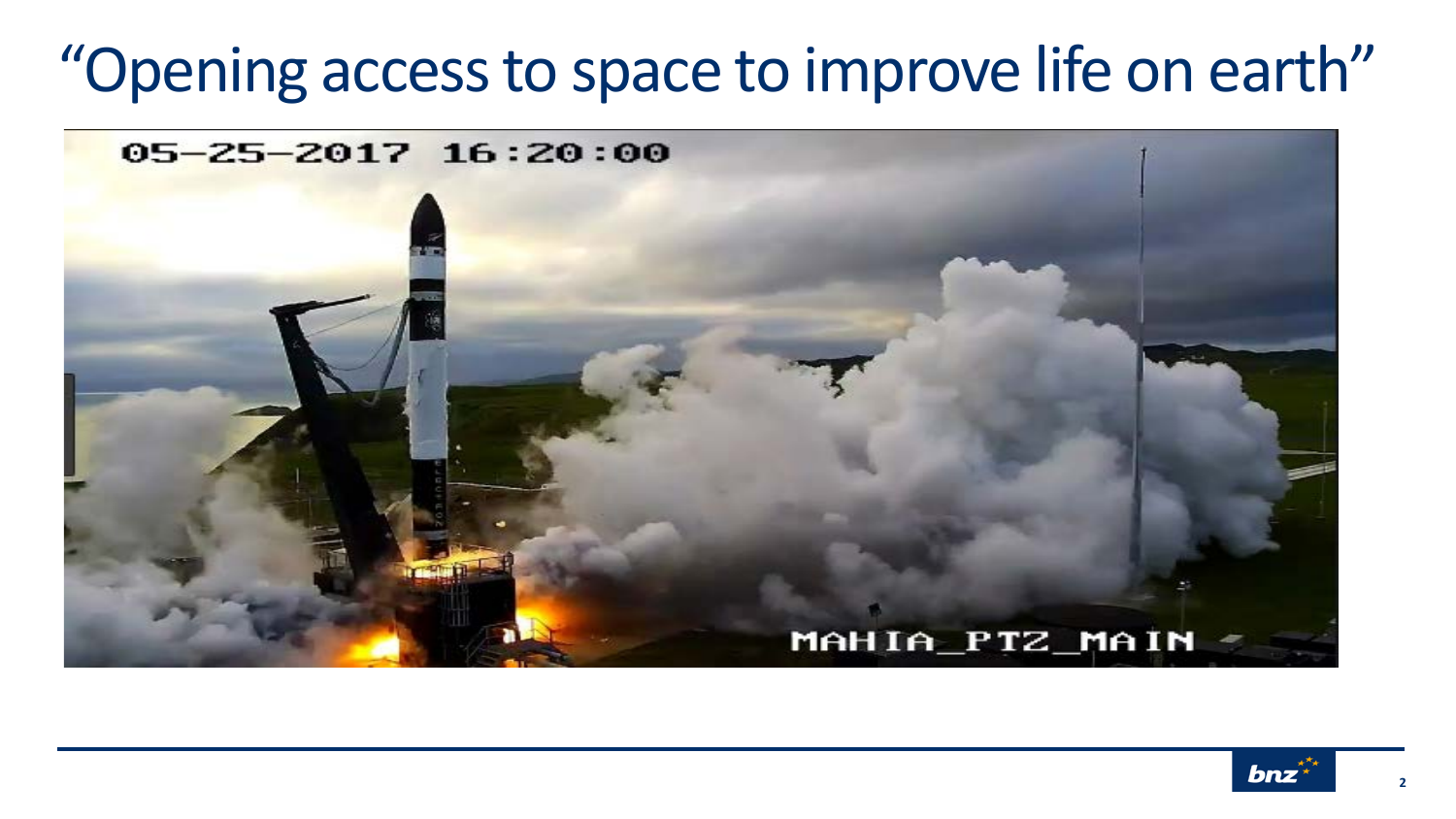World class infrastructure has 5 critical elements

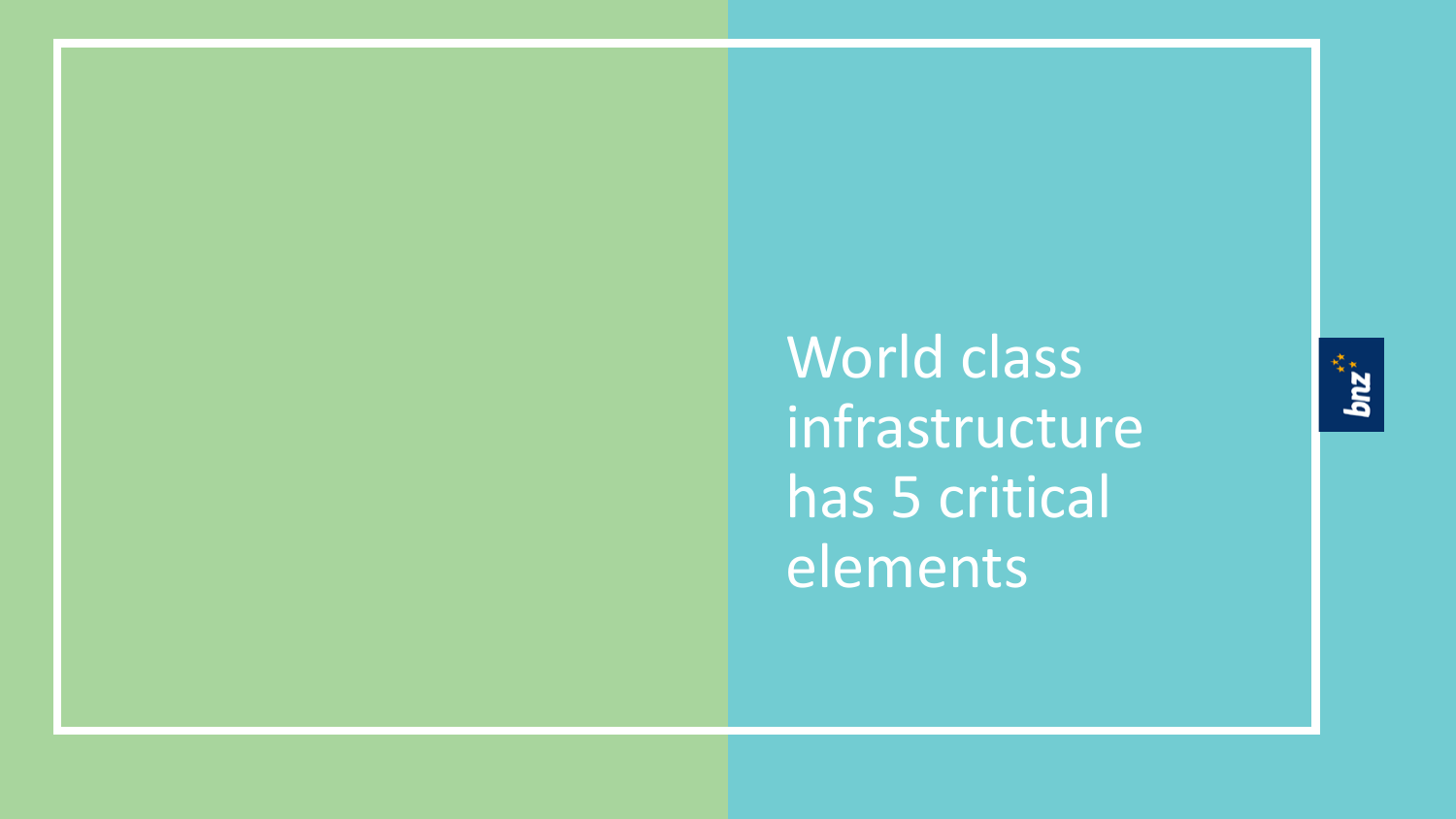## The Infrastructure Pentagon



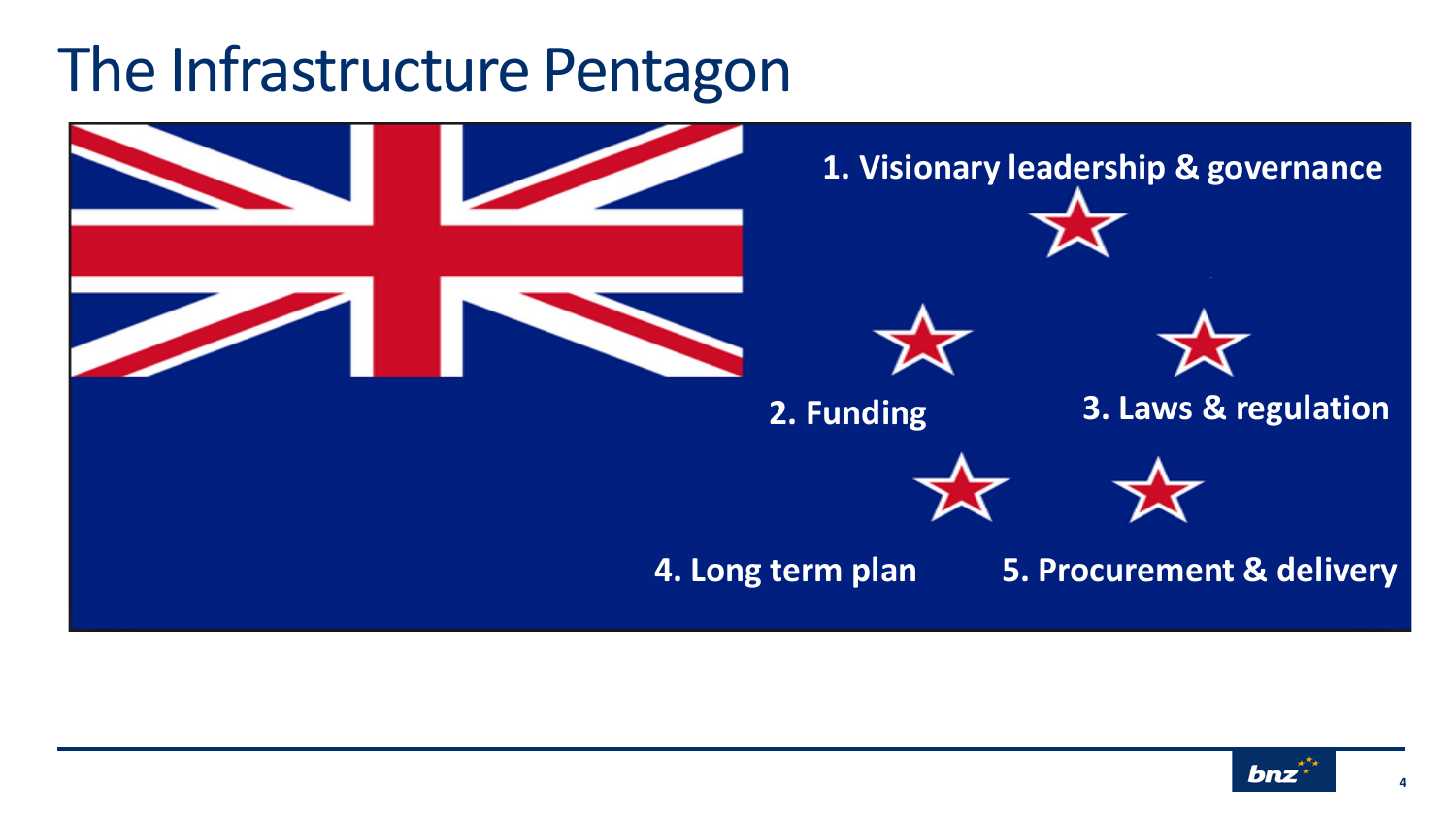## National Infrastructure Commission and more?



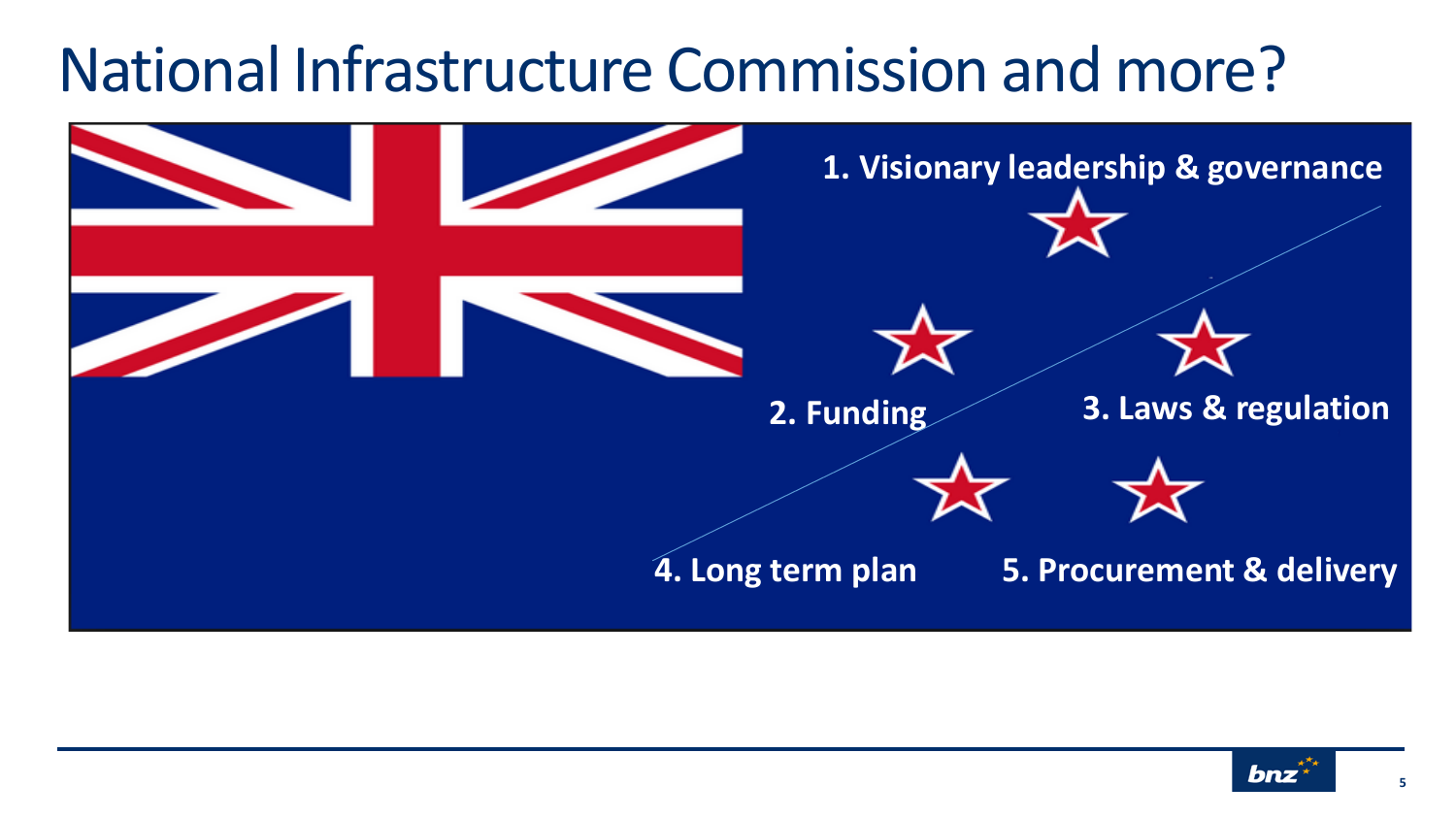International case studies in visionary leadership

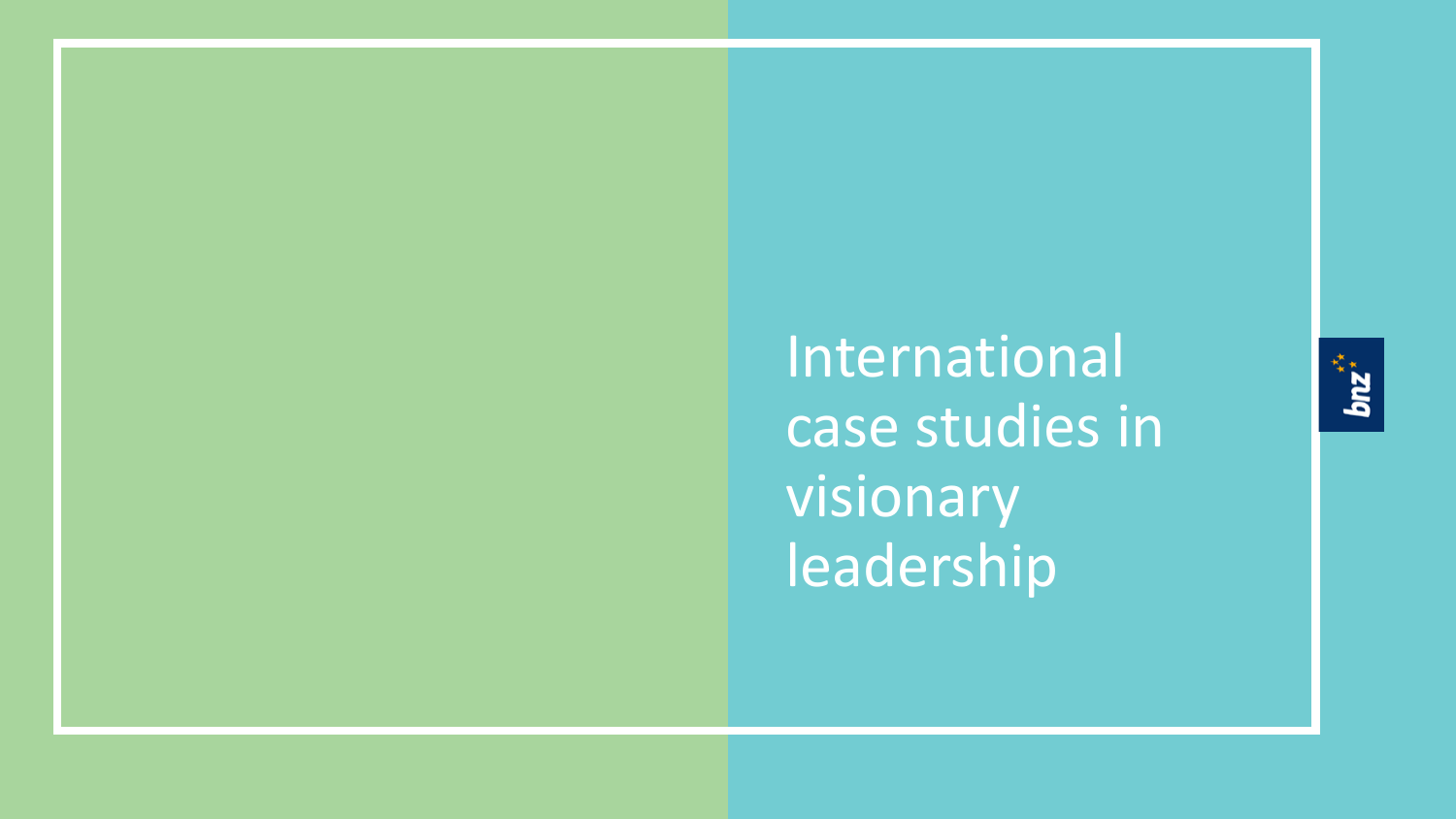## Ultra Fast Broadband



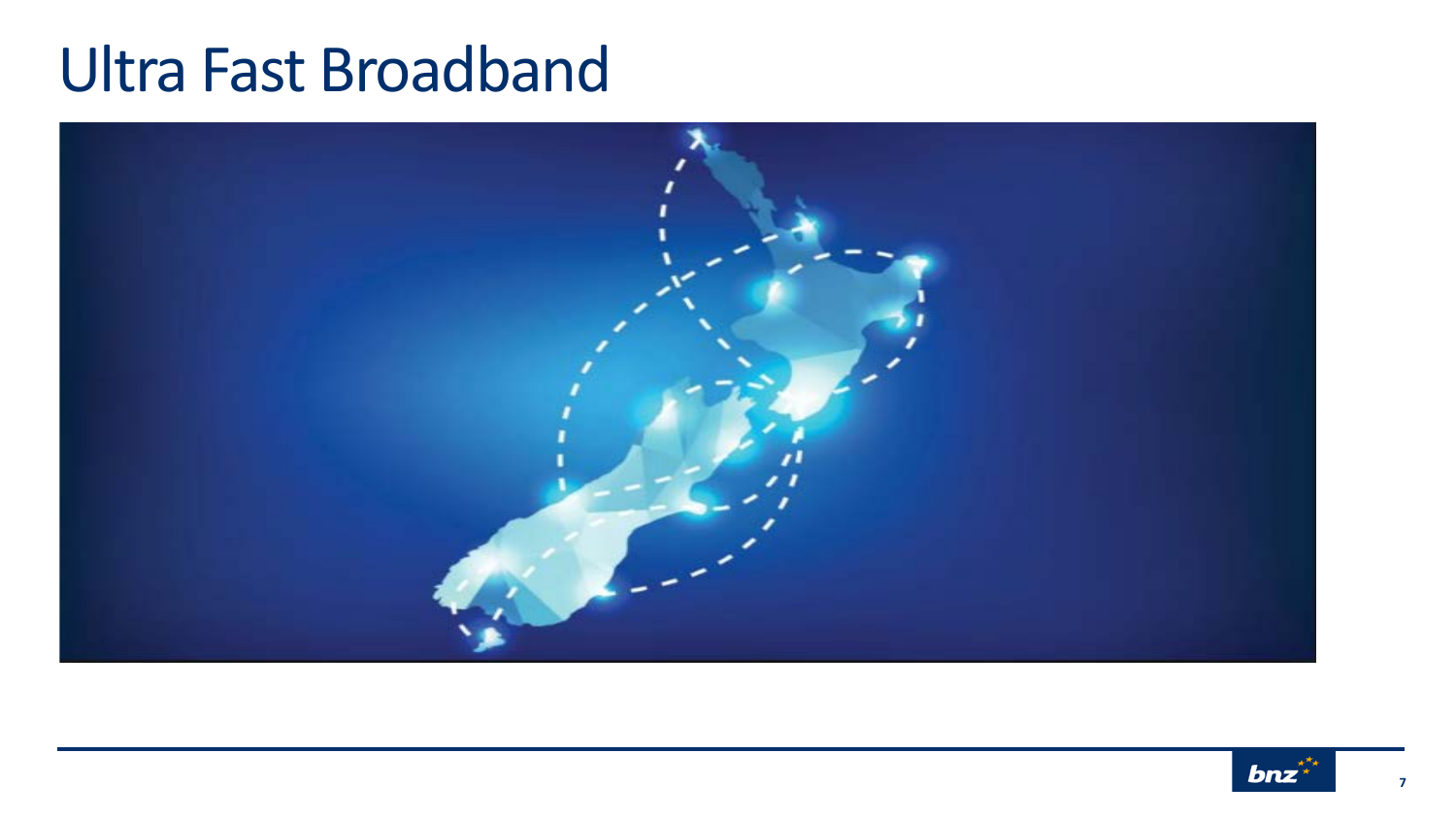## 300% Increase in Investment

#### **Australian construction outlook**

#### **慧CIMIC**

#### **MAJOR AUSTRALIAN TRANSPORT INFRASTRUCTURE PROJECTS - (YEARS ENDED JUNE)** Sbn  $17$ Forecasts Value of Work Done by Year 16 (Years Ended June) Gold Court Uph 15 14 13  $12^{12}$ Gold Coast Ught 11 10 o. Wiggins Is. **BHP SIB** Pilboro Roi **Rail GLD** 8 omesci  $\overline{z}$ Moretor Δ WestConnex 3 2 **Bruce Highway** FactLie Upgrading Pacific Highway Upgrading 2012 2013 2014 2015 2016 2017 2018 2019 2020 2006 2007 2008 2009 2010 2011 2021 2022 2023

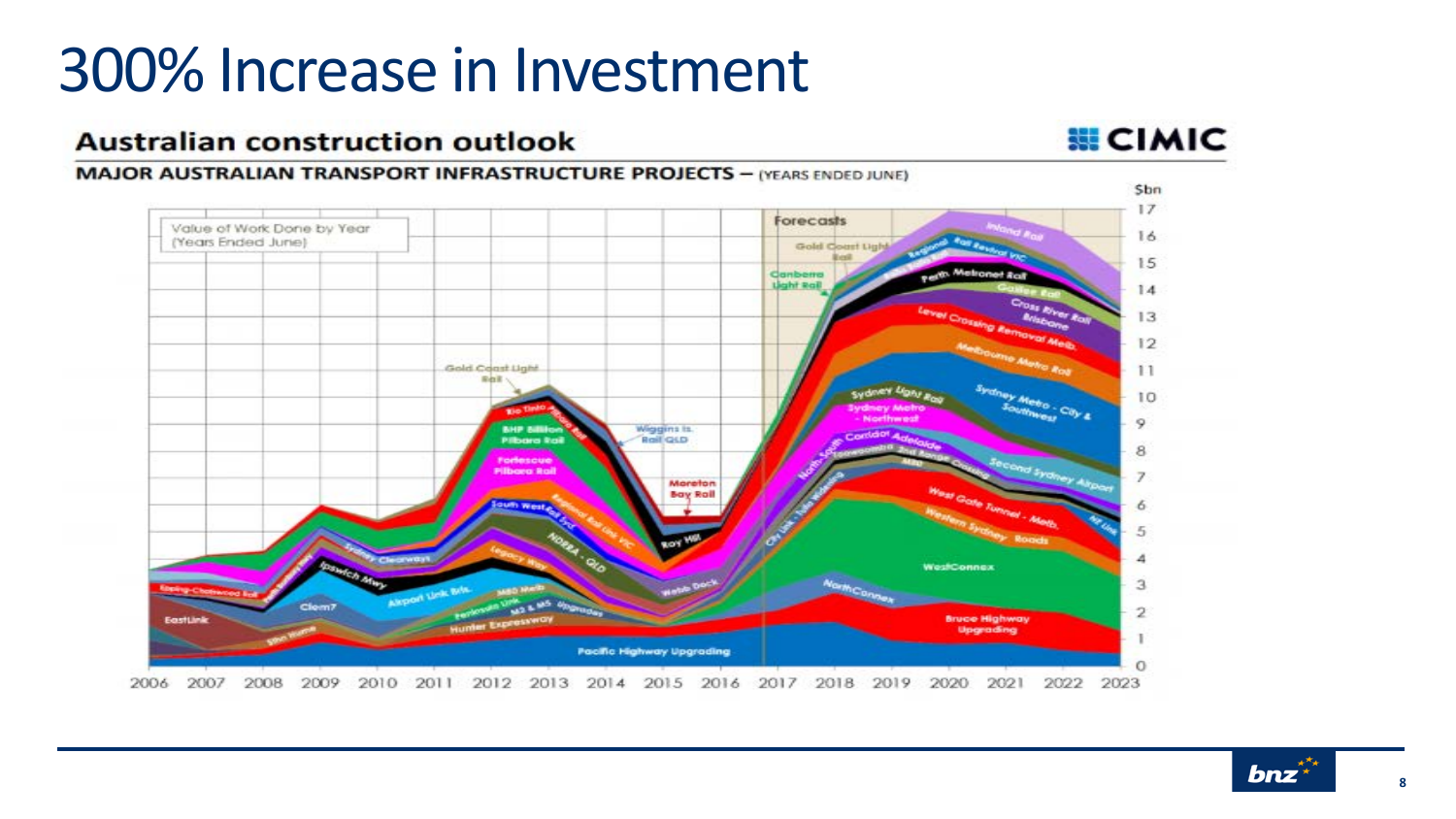## Connecting 2/3rds of the Worlds Population



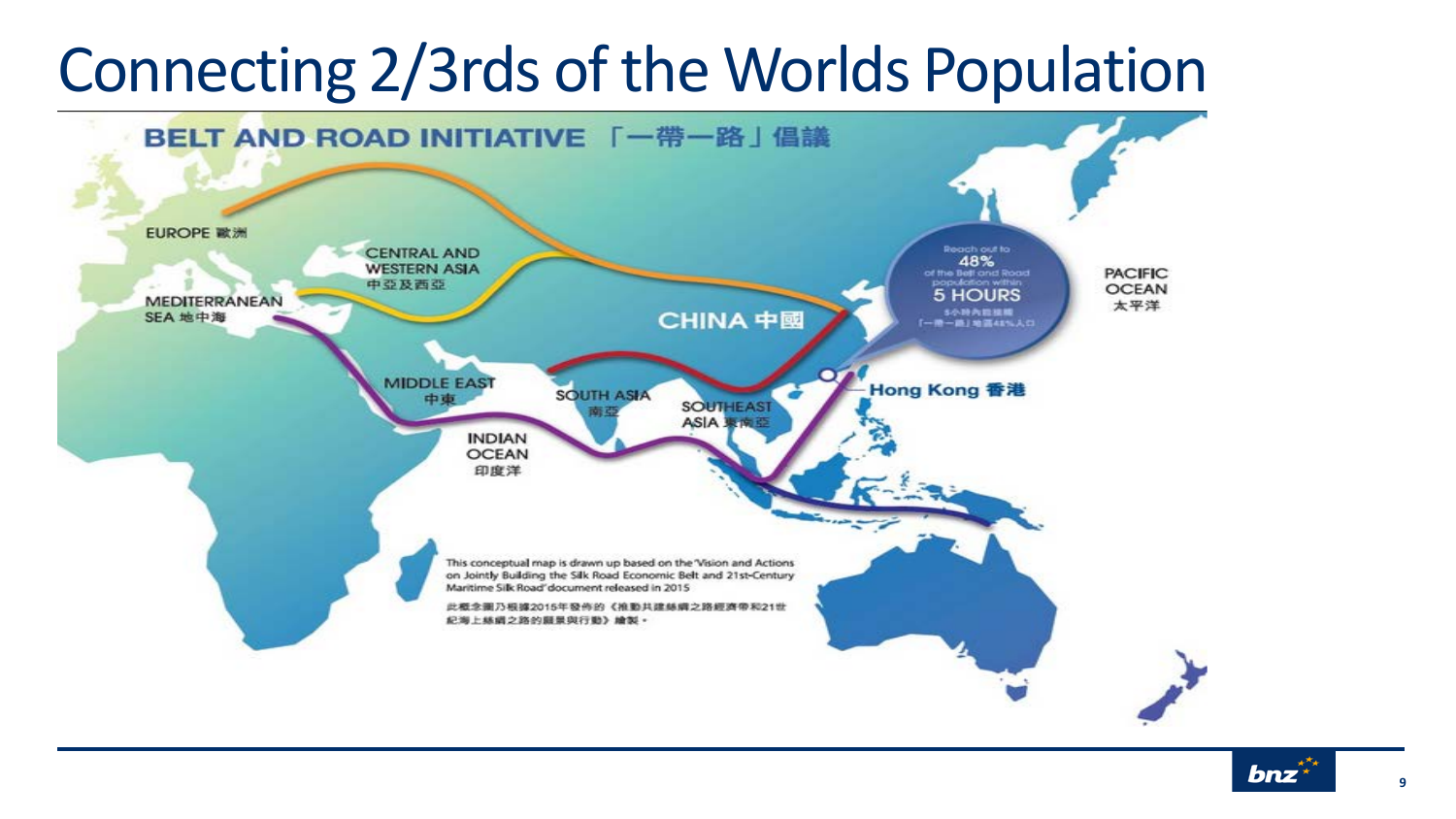## £15 bn Cross Rail Transformation



![](_page_9_Picture_2.jpeg)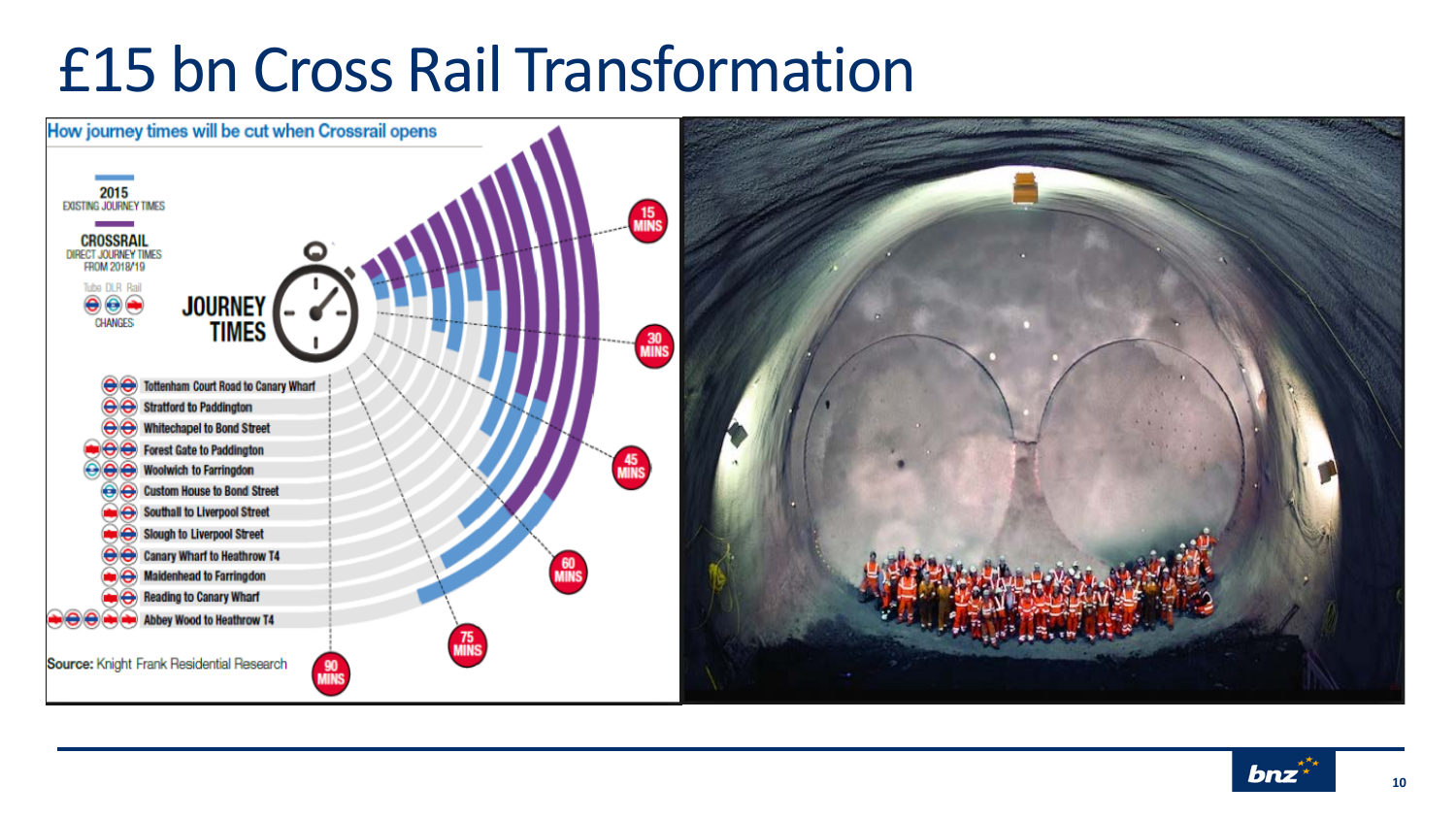## London 2012 Olympics

![](_page_10_Picture_1.jpeg)

![](_page_10_Picture_2.jpeg)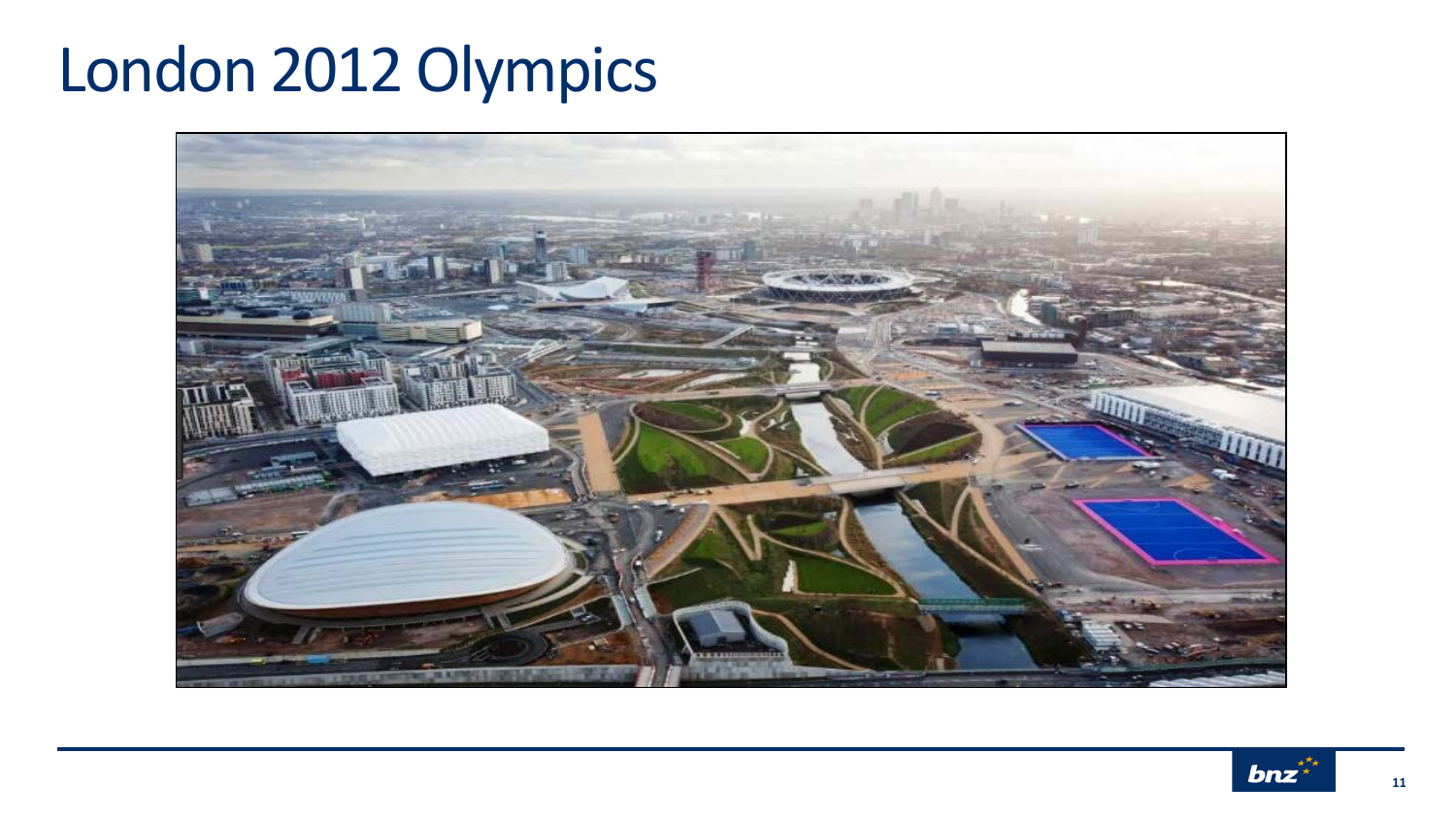## Scotland's Purpose

The purpose of the Scottish Government is to focus government and public services on creating a **more successful** country, with **opportunities for all** of Scotland to flourish, through increasing **sustainable economic growth**

#### **Number Measure**

#### **1 Economic Growth**

Raise the GDP growth rate to the UK level

Match the GDP growth rate of small indendent EU countries by 2017

#### **2 Productivity**

Rank in the top quartile for top trading partners in the OECD by 2017

#### **3 Participation**

Maintain top performing labour market participation rate in the UK Close the gap with the top 5 OECD economies by 2017

#### **4 Population**

Match European population growth for 2007-17

Increased healthy life expectancy for 2007-17

#### **5 Solidarity**

Increase overall income and reduce income inequality by 2017

#### **6 Cohesion**

Narrow the participation gap between best and worst perfming regions by 2017

#### **7 Sustainability**

Reduce emissions by 42% by 2020 Reduce emissions by 80% by 2050

![](_page_11_Picture_19.jpeg)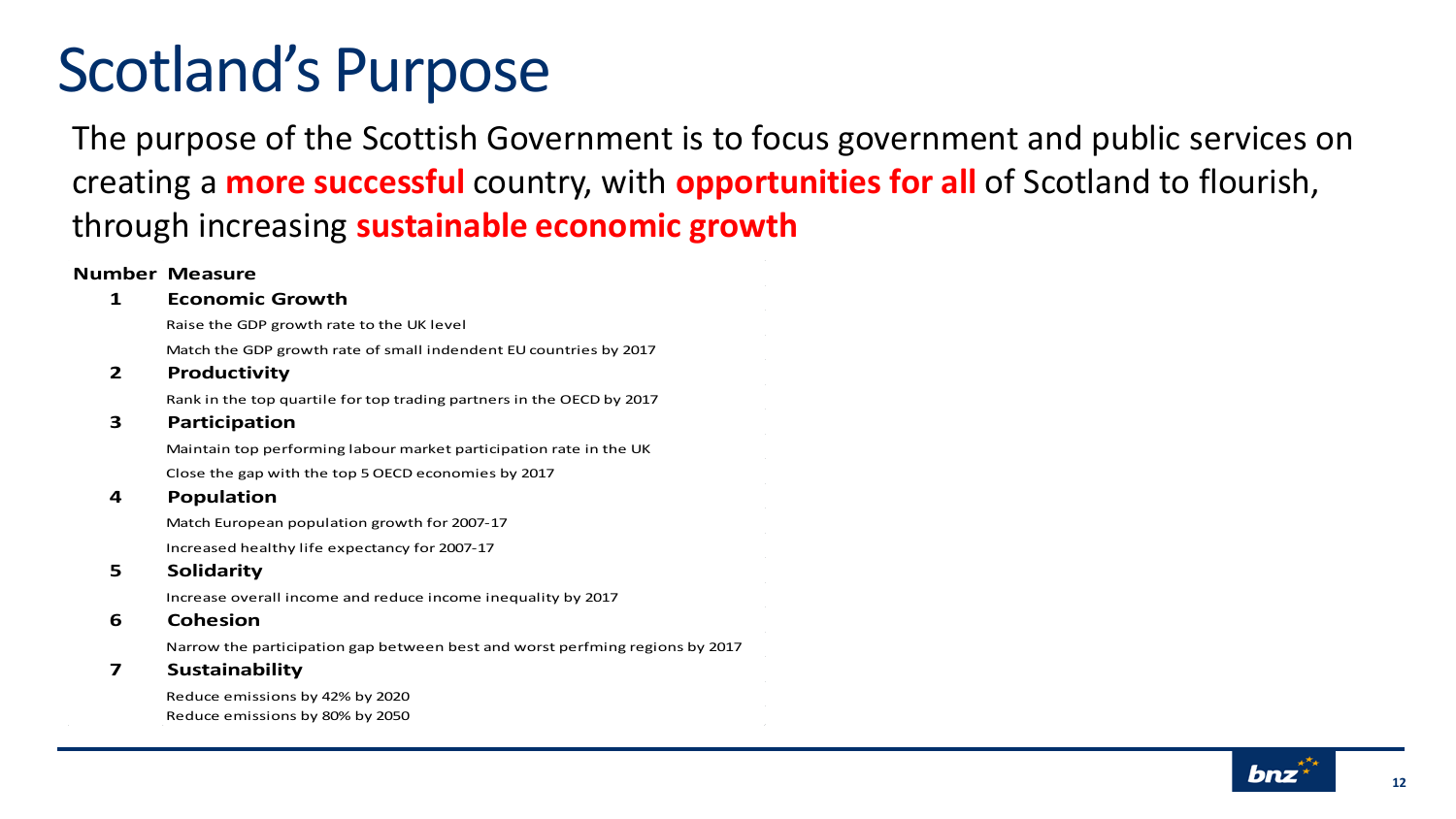# Denver: Community-Led Infrastructure

![](_page_12_Picture_1.jpeg)

 $In.2040...$ 

Denver is an equitable, inclusive community with a high quality of life for all residents, regardless of income level, race, ethnicity, gender, ability or age.

![](_page_12_Picture_4.jpeg)

 $In.2040...$ Denver's neighborhoods are complete, unique, diverse and economically strong.

![](_page_12_Picture_6.jpeg)

#### $In.2040...$

Denver is connected by safe, highquality, multimodal transportation options.

![](_page_12_Figure_9.jpeg)

 $In.2040...$ 

Denver is a global city with a robust economy that reflects the diversity of our community.

![](_page_12_Picture_12.jpeg)

 $In.2040...$ Denver is a thriving, sustainable city connected to nature and resilient to climate change.

![](_page_12_Picture_14.jpeg)

 $In.2040...$ Denver is a city of safe, accessible and healthy communities.

![](_page_12_Picture_16.jpeg)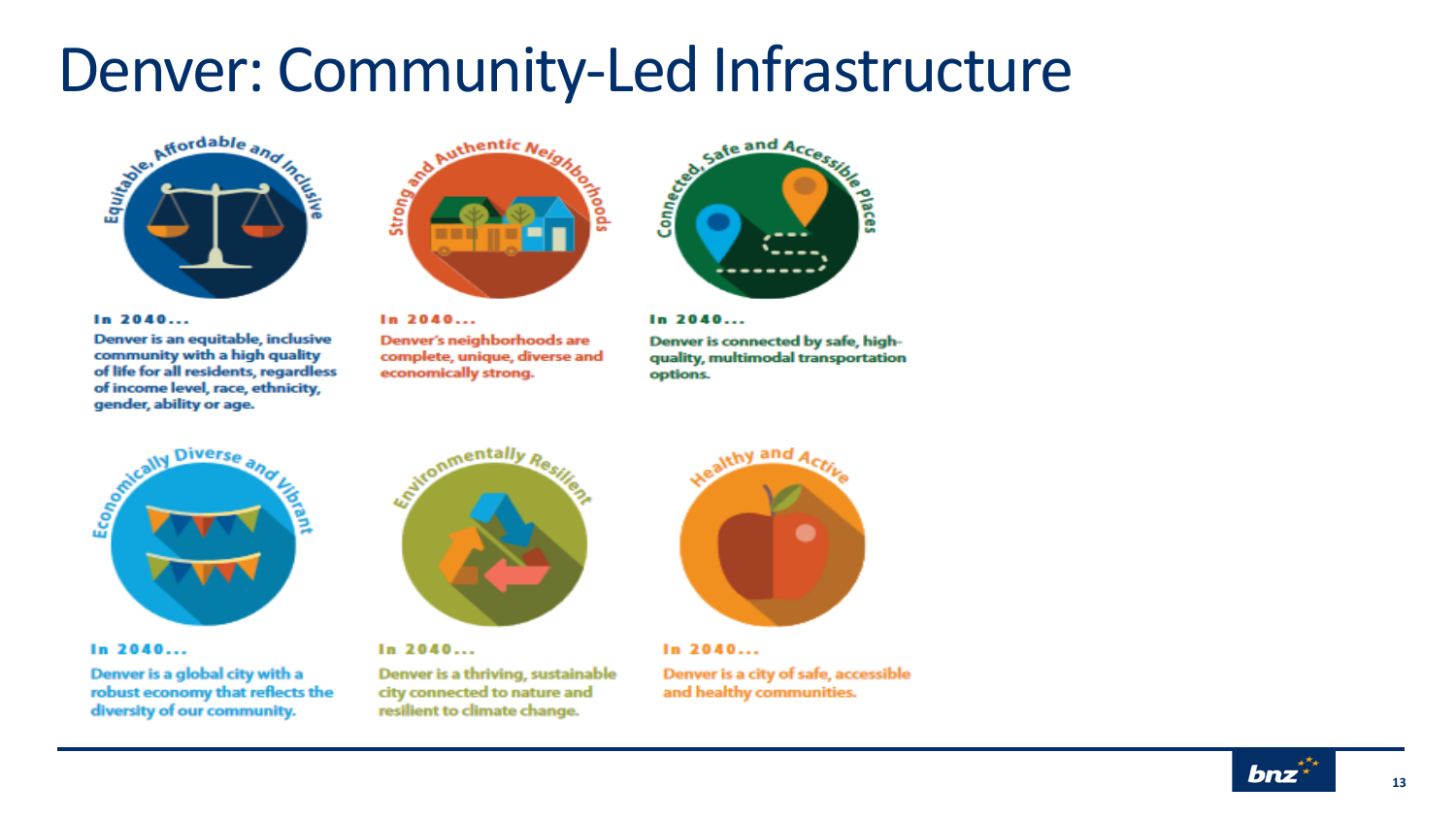## Our future

![](_page_13_Picture_1.jpeg)